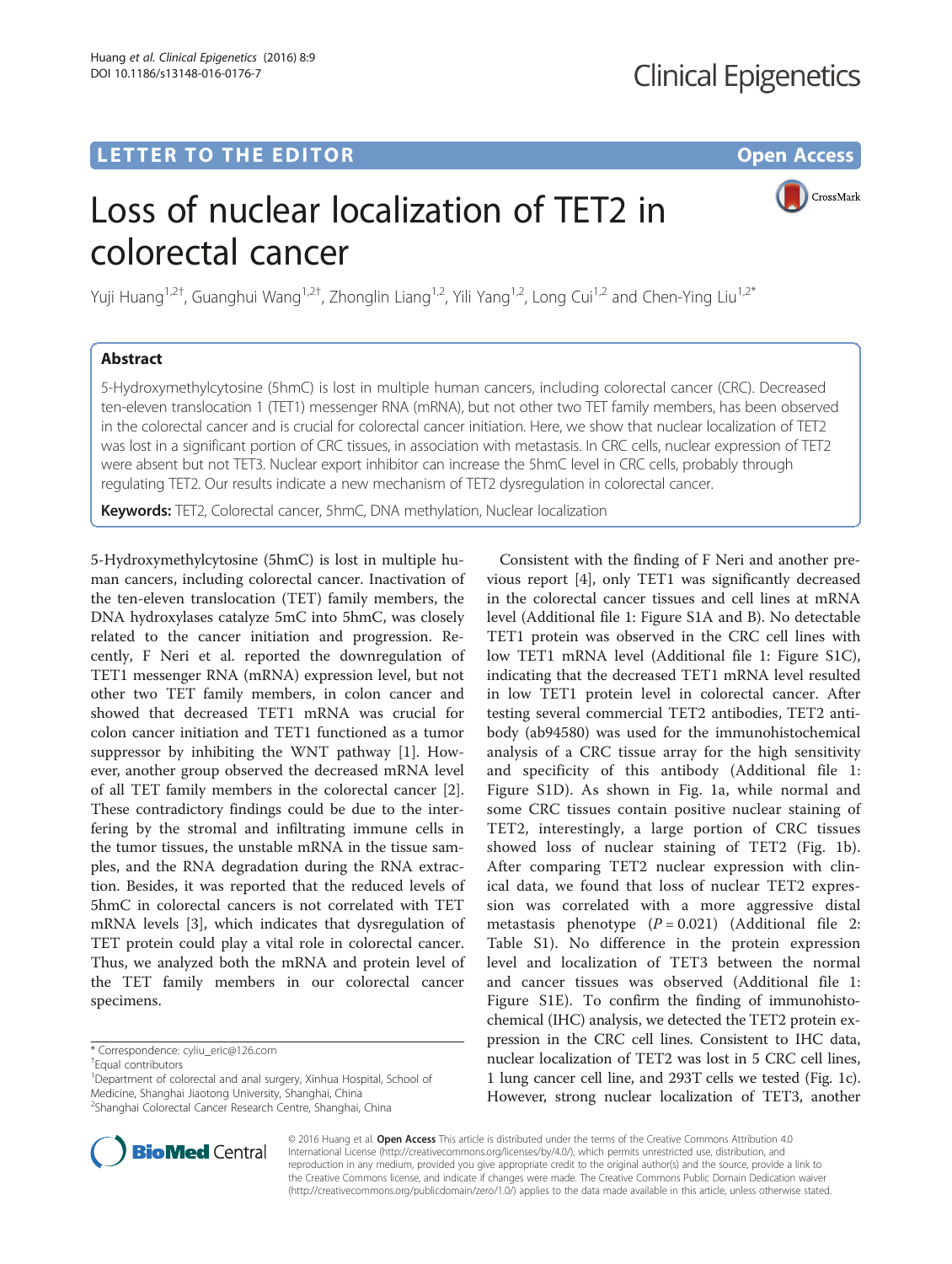<span id="page-1-0"></span>

TET family member expressed in CRC cells, was detected in these cell lines. Also, we observed increased 5hmC level in multiple CRC cell lines after treatment with the nuclear export inhibitor, leptomycin B (LMB) (Fig. 1d). Knockdown TET2 further demonstrated that increasing 5hmC induced by LMB treatment was due to the TET2 protein (Fig. 1e).

DNA methylation is a therapeutic target for cancer treatment [[5\]](#page-2-0). DNA hypermethylation occurs to the promoter of tumor suppressor genes, resulting in decreased

expression of the tumor suppressor and cancer initiation and progression [[5\]](#page-2-0). Inhibitors of DNA methyltransferases like 5-azacytidine and 5-aza-2′-deoxycytidine have been shown the efficacy in the treatment of multiple cancers to induce the expression of the tumor suppressor genes [[6\]](#page-2-0). DNA hypermethylation of tumor suppressor genes could be due to the loss of active DNA demethylation which is consistent with global loss of 5hmC level in cancers [[4, 7\]](#page-2-0). Thus, re-activation of the active DNA demethylation process could also lead to the